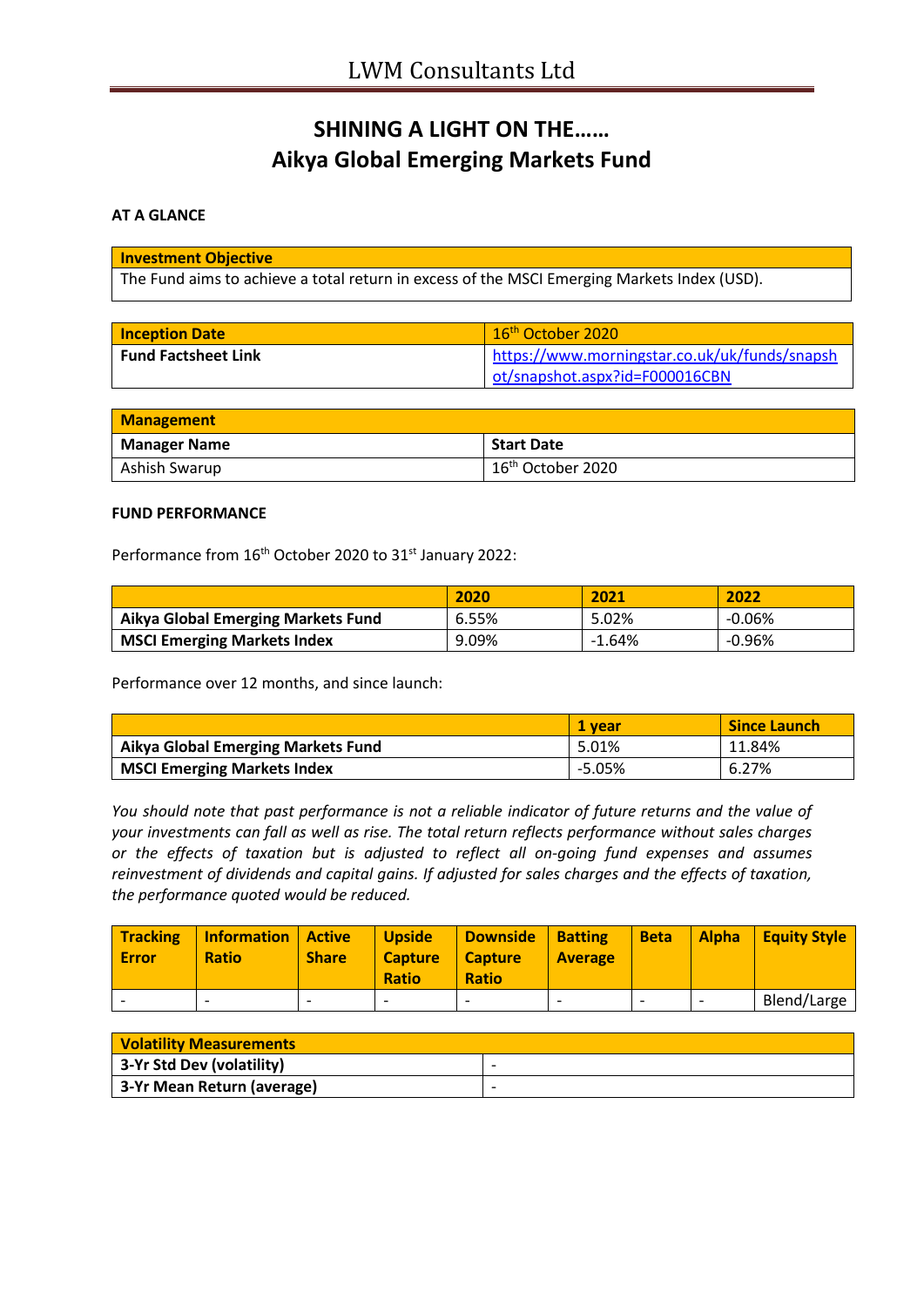## LWM Consultants Ltd

| <b>Investment Style Details</b> |        |
|---------------------------------|--------|
| Giant                           | 32.32% |
| Large                           | 45.12% |
| Medium                          | 10.67% |
| Small                           | 3.01%  |
| Micro                           | 0.00%  |

| Top 5 Holdings - 35 Equity Holdings |                           |       |
|-------------------------------------|---------------------------|-------|
| Uni-President Enterprises Corp      | <b>Consumer Defensive</b> | 5.80% |
| Unicharm Corp                       | <b>Consumer Defensive</b> | 4.09% |
| Fomento Economico Mexicano SAB d    | <b>Consumer Defensive</b> | 3.81% |
| AIA Group Ltd                       | <b>Financial Services</b> | 3.80% |
| Marico Ltd                          | <b>Consumer Defensive</b> | 3.79% |

| <b>Top 5 Sectors</b>      |        |
|---------------------------|--------|
| <b>Consumer Defensive</b> | 35.46% |
| <b>Financial Services</b> | 18.25% |
| Technology                | 15.77% |
| <b>Consumer Cyclical</b>  | 9.50%  |
| Industrials               | 8.23%  |

| <b>Top 5 Regions</b> |        |  |
|----------------------|--------|--|
| India                | 24.10% |  |
| Taiwan               | 18.27% |  |
| China                | 12.72% |  |
| Hong Kong            | 7.32%  |  |
| <b>Brazil</b>        | 6.60%  |  |

### **UPDATE….**

This was our first introduction to the strategy. Aikya is not a name that is necessarily recognised by investors but the team behind it will be. The team spun out of Stewart Investors with the sole intention to focus on one strategy and limit the size of that fund to around \$5 billion. The lead manger is Ashish Swarup, who launched an EM Equity Portfolio in 2008, before joining Stewart Investors in 2014. Ashish was keen to emphasise that this fund is very much team based and everyone therefore brings something to the overall management and running of the strategy.

When investing they focus on four key pillars:

Stewardship – what the purpose of the company is, is at the heart of this. This approach ensures they keep away from trouble with exclusions like tobacco, gambling, and limited coal exposure. Environment and social stewardship are really important and one key question is what is it like to work for the company, and what is the culture

Quality of franchise – this looks at the business and asks questions around sustainable growth, durable competitive advantage, and low vulnerability to disruption

Quality of financials – they don't like debt or currency risk and therefore look for strong balance sheets